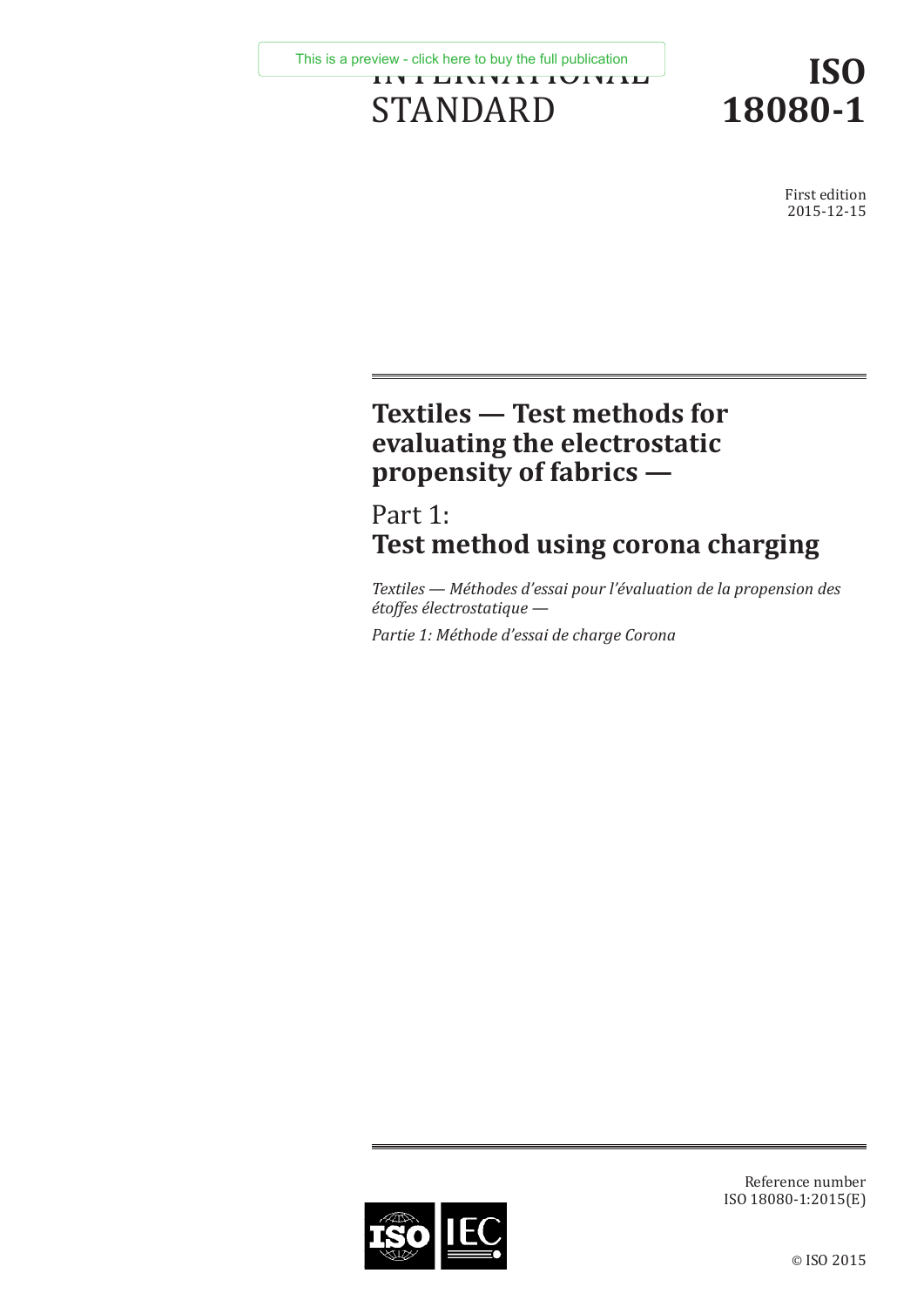

### **COPYRIGHT PROTECTED DOCUMENT**

#### © ISO 2015, Published in Switzerland

All rights reserved. Unless otherwise specified, no part of this publication may be reproduced or utilized otherwise in any form or by any means, electronic or mechanical, including photocopying, or posting on the internet or an intranet, without prior written permission. Permission can be requested from either ISO at the address below or ISO's member body in the country of the requester.

ISO copyright office Ch. de Blandonnet 8 • CP 401 CH-1214 Vernier, Geneva, Switzerland Tel. +41 22 749 01 11 Fax +41 22 749 09 47 copyright@iso.org www.iso.org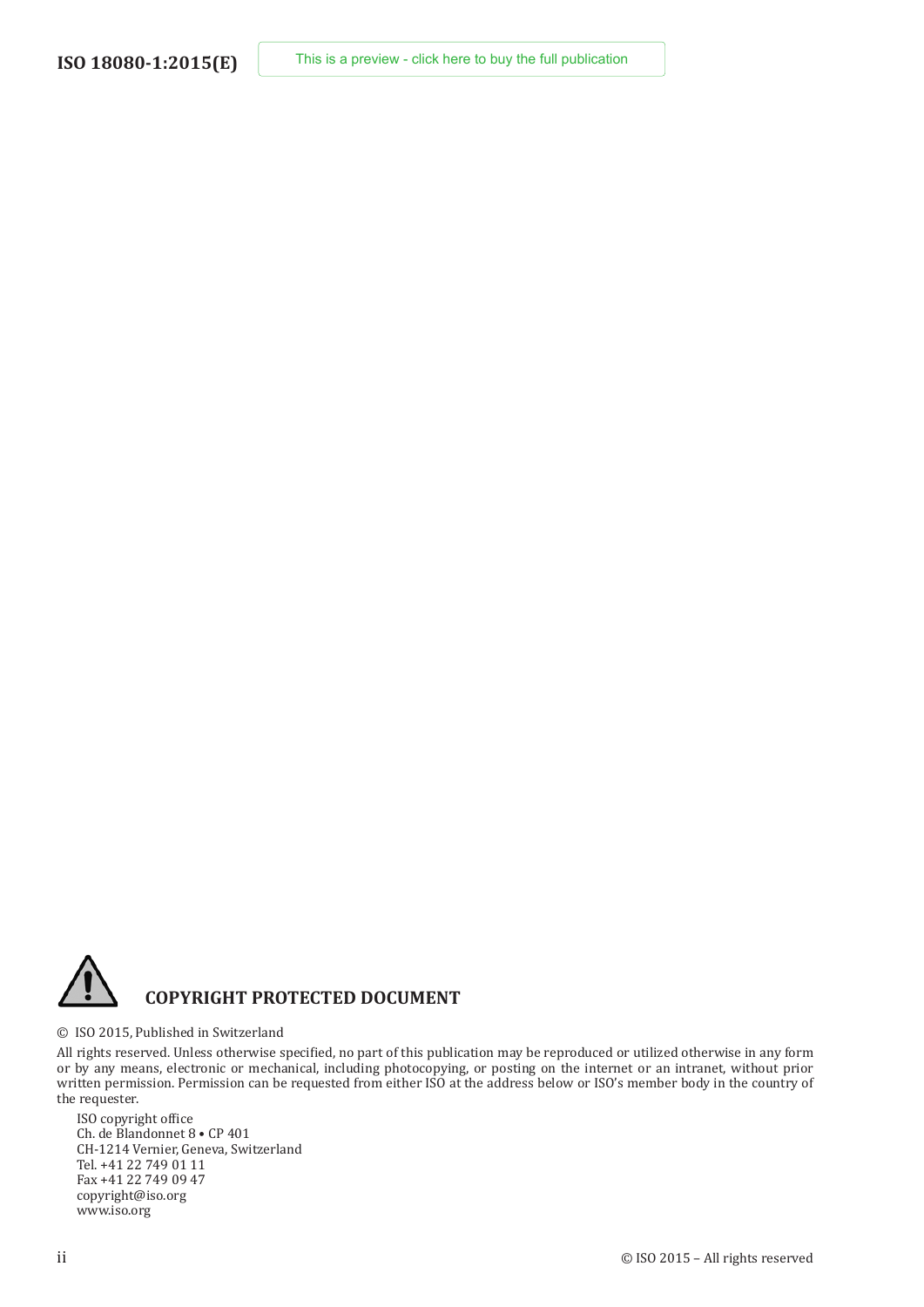Page

# **Contents**

|              | Foreword                                                                                                                                                                                                                                                                                                                                                                                |  |
|--------------|-----------------------------------------------------------------------------------------------------------------------------------------------------------------------------------------------------------------------------------------------------------------------------------------------------------------------------------------------------------------------------------------|--|
|              |                                                                                                                                                                                                                                                                                                                                                                                         |  |
| 1            | $\textbf{Scope} \texttt{} \texttt{} \texttt{} \texttt{} \texttt{} \texttt{} \texttt{} \texttt{} \texttt{} \texttt{} \texttt{} \texttt{} \texttt{} \texttt{} \texttt{} \texttt{} \texttt{} \texttt{} \texttt{} \texttt{} \texttt{} \texttt{} \texttt{} \texttt{} \texttt{} \texttt{} \texttt{} \texttt{} \texttt{} \texttt{} \texttt{} \texttt{} \texttt{} \texttt{} \texttt{} \texttt{$ |  |
| $\mathbf{2}$ |                                                                                                                                                                                                                                                                                                                                                                                         |  |
| 3            |                                                                                                                                                                                                                                                                                                                                                                                         |  |
| 4            | Principle 22                                                                                                                                                                                                                                                                                                                                                                            |  |
| 5            |                                                                                                                                                                                                                                                                                                                                                                                         |  |
| 6            | Apparatus 2                                                                                                                                                                                                                                                                                                                                                                             |  |
| 7            | Preparation of specimen <b>Execution</b> 3<br>Sampling <u>Exampling</u> Sampling Sampling Sampling Sampling Sampling Sampling Sampling Sampling Sampling Sampling Sampling Sampling Sampling Sampling Sampling Sampling Sampling Sampling Sampling Sampling Sampling Sampling Sam<br>7.1<br>7.2<br>7.2.1<br>7.2.2<br>7.2.3<br>7.3                                                       |  |
| 8            |                                                                                                                                                                                                                                                                                                                                                                                         |  |
| 9            | Test method 38                                                                                                                                                                                                                                                                                                                                                                          |  |
| 10           |                                                                                                                                                                                                                                                                                                                                                                                         |  |
|              | Annex A (informative) Interpretation of the test result <b>Example 2018</b> 10                                                                                                                                                                                                                                                                                                          |  |
|              |                                                                                                                                                                                                                                                                                                                                                                                         |  |
|              | Annex C (informative) Comparison between IEC 61340-2-1 and this part of ISO 18080 14                                                                                                                                                                                                                                                                                                    |  |
|              |                                                                                                                                                                                                                                                                                                                                                                                         |  |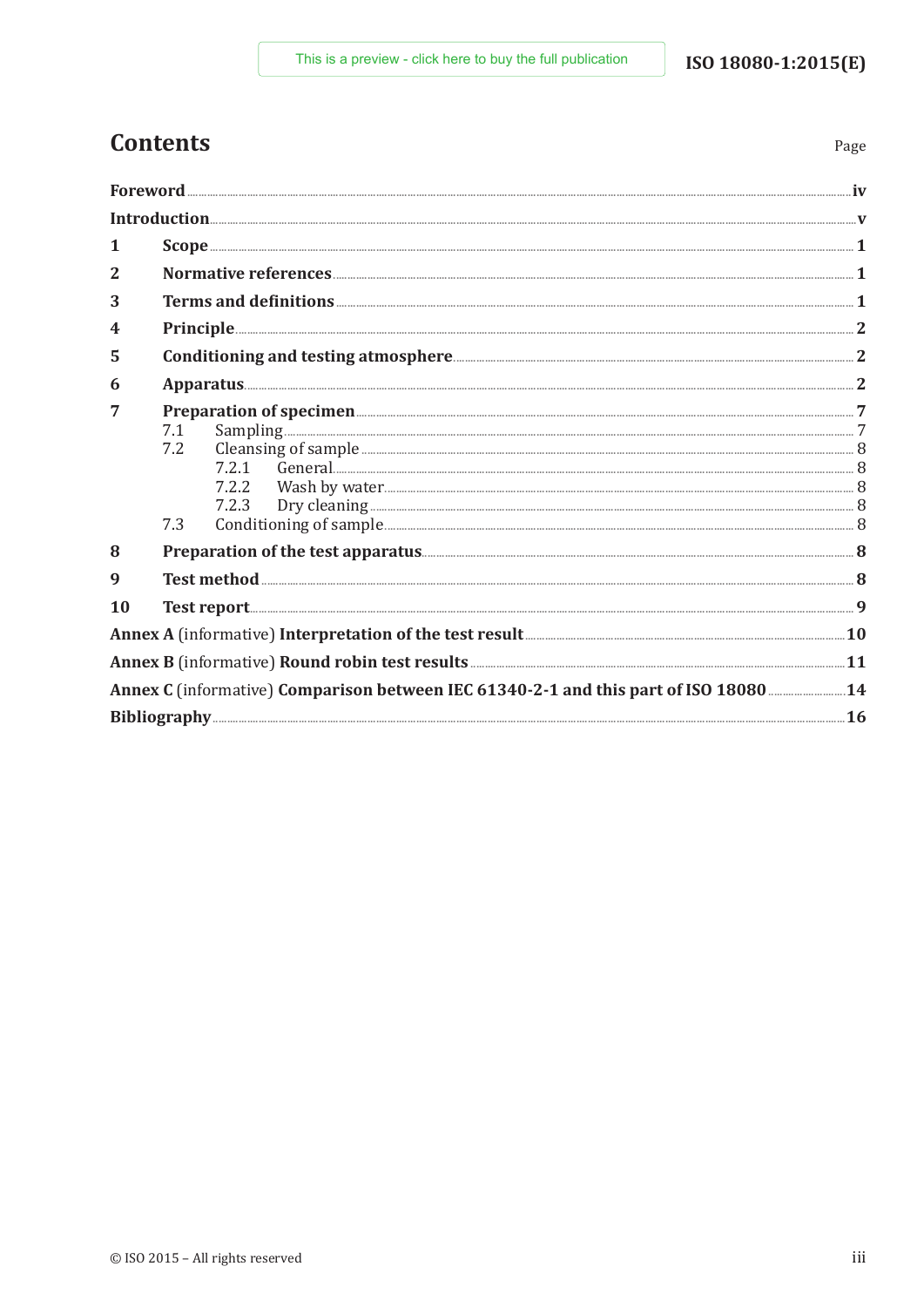### <span id="page-3-0"></span>**Foreword**

ISO (the International Organization for Standardization) and IEC (the International Electrotechnical Commission) are worldwide federations of national standards bodies (ISO member bodies and IEC national committees). The work of preparing International Standards is normally carried out through ISO and IEC technical committees. Each member body interested in a subject for which a technical committee has been established has the right to be represented on that committee. International organizations, governmental and non-governmental, in liaison with ISO, also take part in the work. ISO collaborates closely with IEC on all matters of electrotechnical standardization.

The procedures used to develop this document and those intended for its further maintenance are described in the ISO/IEC Directives, Part 1. In particular the different approval criteria needed for the different types of ISO documents should be noted. This document was drafted in accordance with the editorial rules of the ISO/IEC Directives, Part 2 (see [www.iso.org/directives\)](http://www.iso.org/directives).

Attention is drawn to the possibility that some of the elements of this document may be the subject of patent rights. ISO shall not be held responsible for identifying any or all such patent rights. Details of any patent rights identified during the development of the document will be in the Introduction and/or on the ISO list of patent declarations received (see [www.iso.org/patents](http://www.iso.org/patents)).

Any trade name used in this document is information given for the convenience of users and does not constitute an endorsement.

For an explanation on the meaning of ISO specific terms and expressions related to conformity assessment, as well as information about ISO's adherence to the WTO principles in the Technical Barriers to Trade (TBT) see the following URL: [Foreword - Supplementary information](http://www.iso.org/iso/home/standards_development/resources-for-technical-work/foreword.htm)

The committees responsible for this document are Technical Committee ISO/TC 38, *Textiles* and IEC/TC 101 *Electrostatics* as JWG 26, *Antistatic*, in the lead of ISO/TC 38.

ISO 18080 consists of the following parts, under the general title, *Textiles — Test methods for evaluating the electrostatic propensity of fabrics*:

- *Part 1: Test method using corona charging*
- *Part 2: Test method using rotary mechanical friction*
- *Part 3: Test method using manual friction*
- *Part 4: Test method using horizontal mechanical friction*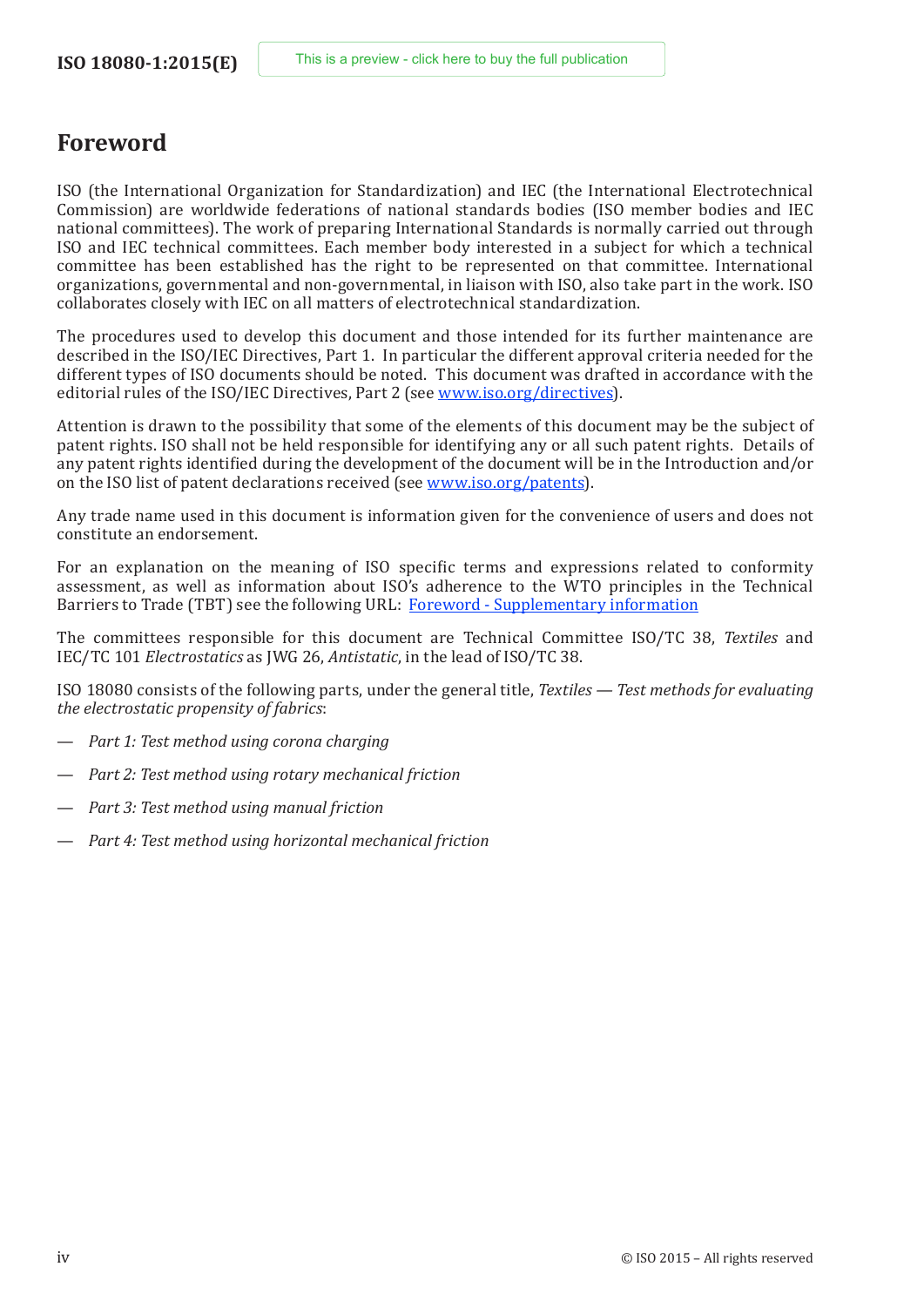### <span id="page-4-0"></span>**Introduction**

In addition to safety hazards and damage or disruption of sensitive electronic devices and systems which are covered by other International Standards, electrostatic charging of clothing can also cause problems of clinging, uncomfortable shocks and the attraction of airborne dust and other contaminants.

Clothing designed to avoid airborne dust contamination is required in a number of expanding industries relating to precision technology, biotechnology, food, hygiene, etc. It is also generally desirable to have clothing that does not cling or cause uncomfortable shocks.

Test methods are required to evaluate the propensity of fabrics used to make clothing designed to avoid problems associated with electrostatic charging. Test methods are specified in a number of National and International Standards, including those published by ISO and IEC. However, the relationship between measurable electrostatic properties and end use performance is rather complex and may require a combination of different test methods depending on application.

The test method described in this International Standard is one of a number of test methods that can be used to evaluate the electrostatic propensity of textile materials. Definitive performance requirements are not given, but guidance on the interpretation of results is given in informative  $\Delta$ nnex  $\Delta$ . The qualitative interpretation scheme is based on anecdotal experience in industry in controlling clinging, uncomfortable shocks and attraction of particulate contaminants. Nevertheless, it is provided for guidance only and users of this International Standard are advised to check its validity for their own applications.

NOTE IEC 61340-2-1 describes an alternative test method that can be used to determine electrostatic propensity of fabrics and garments using corona charging.